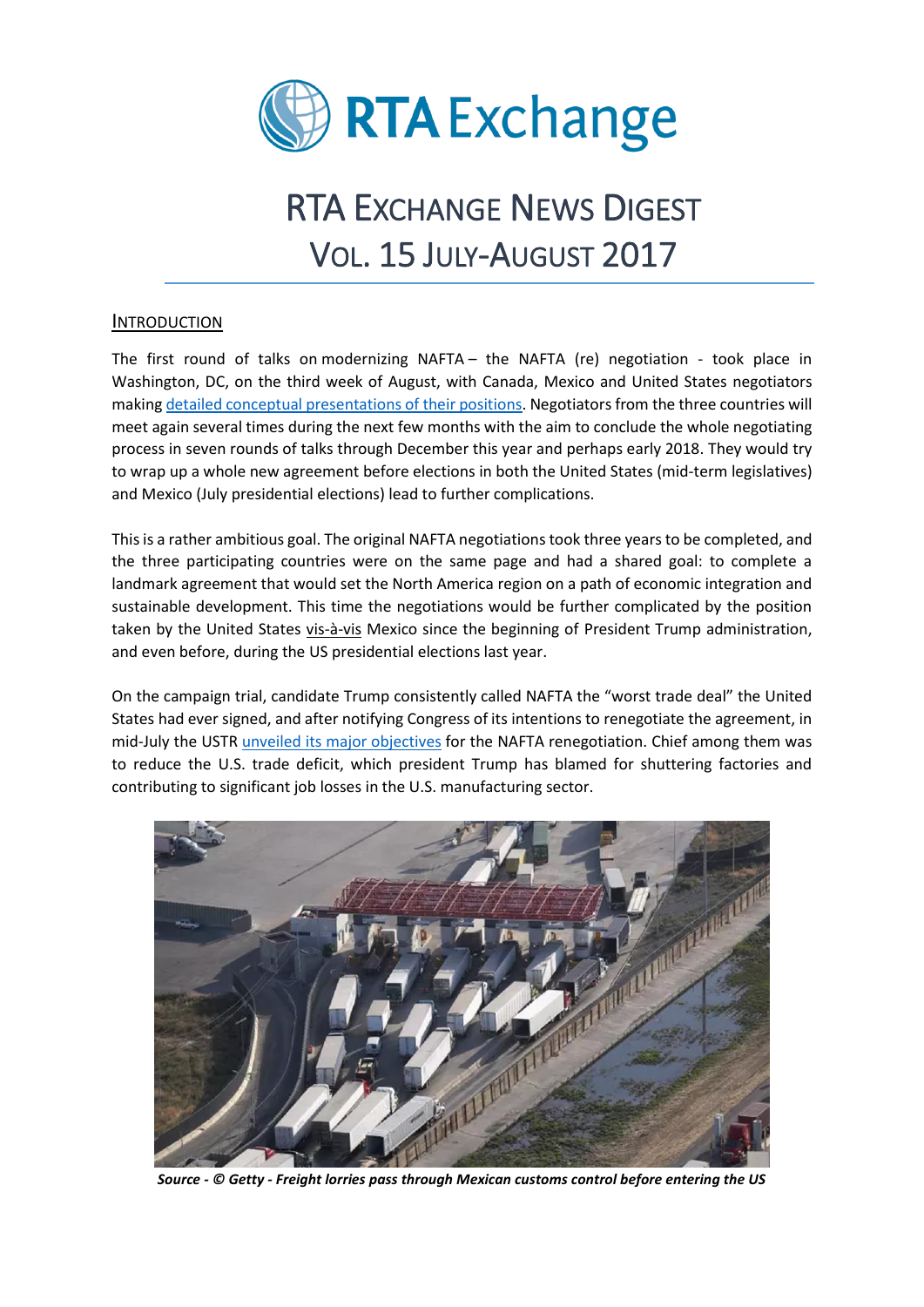## THE ECONOMICS OF NAFTA

The North American Free Trade Agreement, or NAFTA, which entered into force in January 1994 provided for the elimination of most tariffs on products traded among Canada, Mexico and the United States. Liberalization of trade in agriculture, textiles, and automobile manufacturing was a major focus. The deal also sought to protect intellectual property, establish dispute-resolution mechanisms, and, through side agreements, implement labour and environmental safeguards.

[NAFTA fundamentally reshaped North American economic relations](https://www.cfr.org/backgrounder/naftas-economic-impact) driving an unprecedented integration between Canada and the United States' developed economies and Mexico, a developing country. It encouraged a more than tripling of regional trade and cross-border investment between the three countries also grew significantly.

NAFTA came into effect during President Bill Clinton's first term, but was the brainchild of Clinton's Republican predecessors, George H.W. Bush prime among them. Mexican tariffs were far more protectionist than American ones at the time, and business leaders had lobbied successive governments for a free-trade agreement with Mexico to match one already in place with Canada. With Japanese productivity booming and the European Union forming around the same time, keeping the United States competitive was a major concern. Despite pushback from Democrats and union leaders concerned about labour and environmental protections, Clinton championed the broadened agreement alongside Rep. Newt Gingrich (R-Ga.), then the House minority whip.

One of the terms most closely associated with NAFTA is outsourcing: the process through which companies take advantage of trade agreements to put their operations in the country that's most cost-effective. Untangling these retooled supply chains is part of what would make NAFTA so costly to withdraw from. The agreement became a conduit for that new economic "ideology", which was already emerging as technology improved global transport: by letting corporations operate across borders with minimal regulation, they will provide cheaper goods and more jobs.

When negotiations for NAFTA began in 1991, a key goal for all was the integration of Mexico with the highly developed, high-wage economies of the United States and Canada. The hope was that freer trade would bring stronger and steadier economic growth to Mexico, providing new jobs and opportunities for its growing workforce and discouraging illegal migration from Mexico. For the United States and Canada, Mexico was seen both as a promising new market for exports and as a lower cost investment location that could enhance the competitiveness of U.S. and Canadian companies.

NAFTA also ushered in a new era of regional and bilateral free trade agreements (FTAs), which have proliferated as the World Trade Organization's (WTO) global trade talks [have stagnated.](http://www.nytimes.com/2016/01/01/opinion/global-trade-after-the-failure-of-the-doha-round.html) The United States now has FTAs with twenty countries, and is planning for [major new regional deals](http://www.cfr.org/trade/future-us-trade-policy/p36422) with Asia and Europe. NAFTA also pioneered the incorporation of labour and environmental provisions in U.S. trade agreements, provisions which have become [progressively more comprehensive](https://www.fas.org/sgp/crs/misc/RS22823.pdf) in subsequent FTAs.

Economists largely agree that NAFTA has [provided benefits](http://faculty.som.yale.edu/lorenzocaliendo/ETWENAFTA.pdf) to the North American economies. Regional trade [increased sharply](https://www.fas.org/sgp/crs/row/R42965.pdf) over the treaty's first two decades, from roughly \$290 billion in 1993 to more than \$1.1 trillion in 2016. Cross-border investment has also surged, with U.S. foreign direct investment (FDI) stock in Mexico increasing in that period from \$15 billion to more than \$100 billion.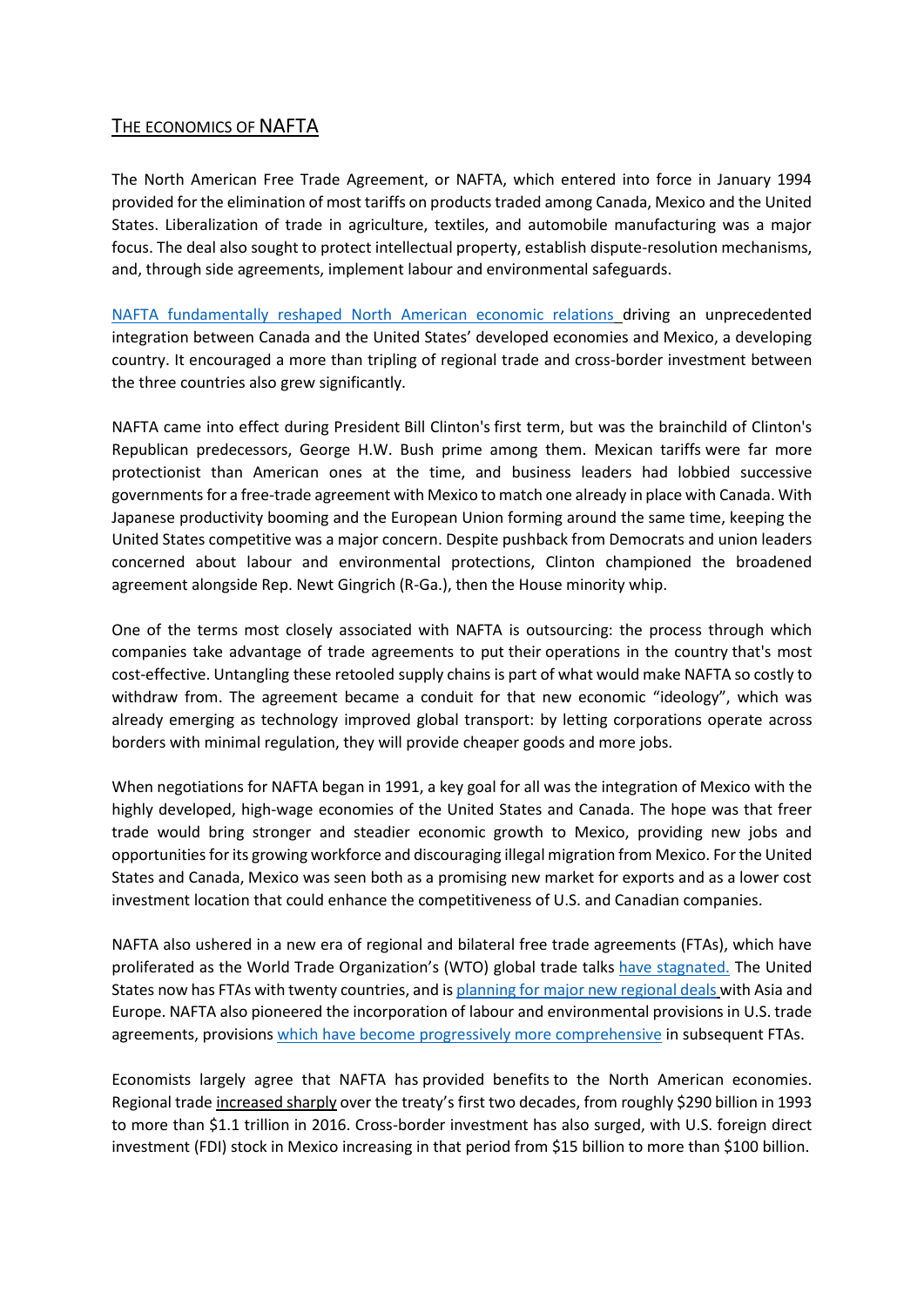The economic impact of NAFTA for the US economy cannot be hidden. In the years since NAFTA, U.S. trade with its North American neighbours has more than tripled, growing more rapidly than U.S. trade with the rest of the world. Canada and Mexico are the two largest destinations for U.S. exports, accounting for more than a third of the total. Most estimates [conclude](https://www.fas.org/sgp/crs/row/R42965.pdf) that the deal had a modest but positive impact on U.S. GDP of less than 0.5 percent, or a total addition of up to \$80 billion dollars to the U.S. economy upon full implementation.

Such upsides of trade often escape notice, because while the costs are [highly concentrated](https://www.nytimes.com/2016/03/16/business/economy/on-trade-angry-voters-have-a-point.html?version=meter+at+0&module=meter-Links&pgtype=article&contentId=&mediaId=&referrer=&priority=true&action=click&contentCollection=meter-links-click) in specific industries like auto manufacturing, the benefits of a deal like NAFTA are distributed widely across society. Supporters of NAFTA [estimate that](https://www.foreignaffairs.com/articles/canada/2013-12-06/naftas-economic-upsides) some fourteen million jobs rely on trade with Canada and Mexico, while the [nearly two hundred thousand](https://piie.com/blogs/realtime-economic-issues-watch/nafta-rejoinder-us-effects-are-clearly-positive-most-workers) export-related jobs created annually by the pact pay 15 to 20 percent more on average than the jobs that were lost.



*Source - Draco 77/Getty*

Critics of the deal, however, argue that it is to blame for job losses and wage stagnation in the United States, driven by low-wage competition, companies moving production [to Mexico to lower costs,](http://www.nytimes.com/2016/03/20/business/economy/carrier-workers-see-costs-not-benefits-of-global-trade.html?_r=1) and a widening trade deficit. The U.S.-Mexico trade balance swung from a \$1.7 billion U.S. surplus in 1993 to a \$54 billion deficit by 2014.

With regards to the Mexican economy, NAFTA gave a major boost to Mexican farm exports to the United States, which have [tripled since NAFTA's implementatio](http://www.economist.com/world/la/displaystory.cfm?story_id=10566845)n. Hundreds of thousands of auto manufacturing jobs have also been created in the country, and [most studies have found](https://www.fas.org/sgp/crs/row/R42965.pdf) that the pact [had a positive impact on Mexican productivity and consumer prices.](https://www.fas.org/sgp/crs/row/R42965.pdf)

The pact was the continuation of a decade of economic liberalization that saw the country transition from one of the world's most protectionist economies to one of the most open to trade. Mexico had reduced many of its trade barriers upon joining the [General Agreement on Tariffs and Trade \(GATT\),](https://www.wto.org/english/thewto_e/whatis_e/inbrief_e/inbr01_e.htm) the precursor to the WTO, in 1986, but still had a [pre-NAFTA average tariff level](https://www.usitc.gov/publications/332/pub2353.pdf) of 10 percent.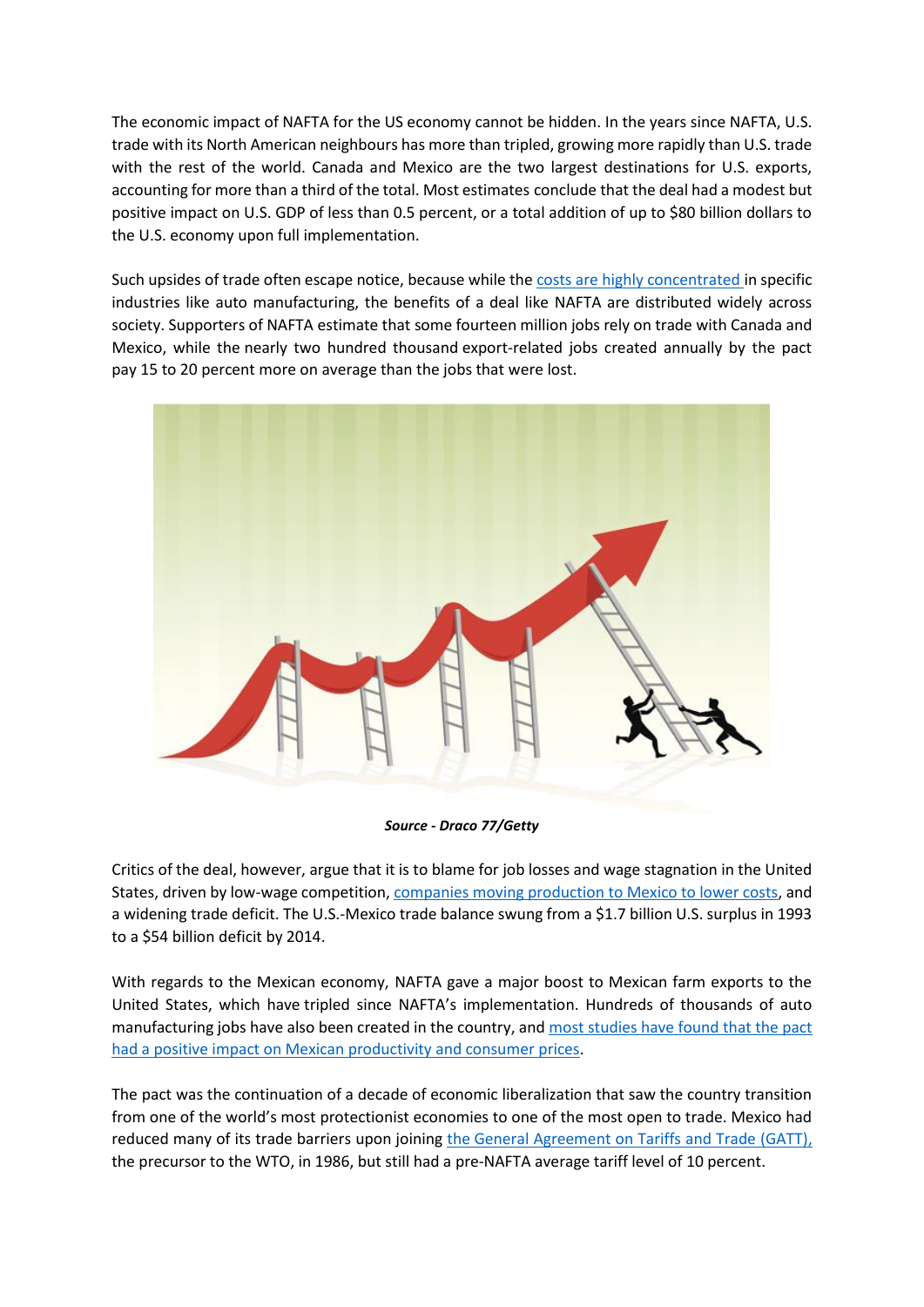But Mexico's NAFTA experience has suffered from a disconnect between the promises of some of its supporters—that the pact would deliver rapid growth, raise wages, and reduce emigration—and the deal's more mixed outcomes. Between 1993 and 2013, Mexico's economy grew at an average rate of just 1.3 percent a year during a period when Latin America was [undergoing a major expansion.](http://www.americasquarterly.org/content/latin-american-growth-slowdown) Poverty [remains](http://www.economist.com/news/briefing/21592631-two-decades-ago-north-american-free-trade-agreement-got-flying-start-then-it) at the same levels as in 1994. And [the expected "wage convergence" between U.S.](http://www.cgdev.org/blog/us-mexico-wage-gap-has-grown-not-shrunk-under-nafta-awkward)  [and Mexican wages](http://www.cgdev.org/blog/us-mexico-wage-gap-has-grown-not-shrunk-under-nafta-awkward) didn't happen, with Mexico's per capita income rising at an [annual average](https://www.foreignaffairs.com/articles/canada/2013-12-06/naftas-mixed-record) of just 1.2 percent in that period—far slower than Latin American countries such as Brazil, Chile, and Peru.

Canada has also seen strong gains in cross-border investment in the NAFTA era: Since 1993, U.S. and Mexican investments in Canada have tripled. U.S. investment, which accounts for more than half of Canada's FDI stock, grew from [\\$70 billion in 1993 to over \\$368 billion in 2013.](https://www.fas.org/sgp/crs/row/R42965.pdf) However, the most consequential aspect for Canada—opening its economy to the U.S. market, by far Canada's largest trading partner-predated NAFTA, with the 1989 entry into force of the Canada-U.S. Free Trade [Agreement \(CUSFTA\).](http://www.international.gc.ca/trade-agreements-accords-commerciaux/agr-acc/fta-ale.aspx?lang=eng) Overall Canada-U.S. trade increased rapidly in the wake of Canada's trade liberalization. Post-NAFTA, Canadian exports to the United States grew [from \\$110 billion to \\$346](https://www.fas.org/sgp/crs/row/R42965.pdf)  [billion,](https://www.fas.org/sgp/crs/row/R42965.pdf) while imports from the United States grew by almost the same amount.

Agriculture saw a boost. Canada is the leading importer of U.S. agricultural products, and one of NAFTA's biggest economic effects for Canada has been to increase bilateral U.S.-Canada agricultural flows. Canadian agricultural trade with the United States more than tripled since 1994, as did Canada's total agriculture exports to NAFTA partners.

Neither the worst fears of Canada's trade opponents—that opening to trade would gut the country's manufacturing sector—nor its highest hopes—that it would spark a rapid increase in productivity came to pass. Canadian manufacturing employment held steady, but the "productivity gap" between the Canadian and U.S. economies wasn't closed: Canada's labour productivity remains at [72 percent](https://fas.org/sgp/crs/row/R42965.pdf) of U.S. levels.

#### RE-NEGOTIATING NAFTA

Robert E. Lighthizer, the Trump administration's chief trade negotiator, [listed substantially reducing](https://www.washingtonpost.com/news/wonk/wp/2017/08/16/nafta-talks-are-a-major-test-for-trump-and-they-wont-be-easy/?utm_term=.879fc541340e)  [the trade deficit](https://www.washingtonpost.com/news/wonk/wp/2017/08/16/nafta-talks-are-a-major-test-for-trump-and-they-wont-be-easy/?utm_term=.879fc541340e) as one of the main United States goals for NAFTA renegotiations, pointing out that since NAFTA went into force, the U.S. trade deficit with Mexico has increased considerably, standing today at about \$60 billion, and the U.S. has lost about 5 million jobs in the manufacturing sector.

These figures may justify President Trump's argument that trade deficits destroy jobs and therefore the main purpose of NAFTA's renegotiation is to reduce the U.S. bilateral trade deficit with Mexico. But as referred in a recent Brookings Institution report, the story is not so simple. Trump's view of international trade is, to say the least, not very sophisticated. [Focusing on bilateral trade deficits is](https://www.brookings.edu/blog/up-front/2017/08/17/when-renegotiating-nafta-trump-should-re-evaluate-his-premises-on-international-trade/)  [meaningless as they do not reflect the bigger picture.](https://www.brookings.edu/blog/up-front/2017/08/17/when-renegotiating-nafta-trump-should-re-evaluate-his-premises-on-international-trade/)

Often, the trade deficit with a particular set of countries is offset by a trade surplus with other countries. Overall, the U.S. has a trade deficit of about \$450 billion a year. Bilateral trade surpluses with Hong Kong, Australia, Chile, and Brazil, for example, offset part of the deficit with countries such as China, Mexico, Germany, and Japan, among others. Thus, even if the renegotiation of NAFTA for some reason results in a reduced U.S.-[Mexico bilateral trade deficit, it likely won't change the overall](https://www.brookings.edu/blog/up-front/2017/08/17/when-renegotiating-nafta-trump-should-re-evaluate-his-premises-on-international-trade/)  [deficit of the U.S. with the rest of the world.](https://www.brookings.edu/blog/up-front/2017/08/17/when-renegotiating-nafta-trump-should-re-evaluate-his-premises-on-international-trade/)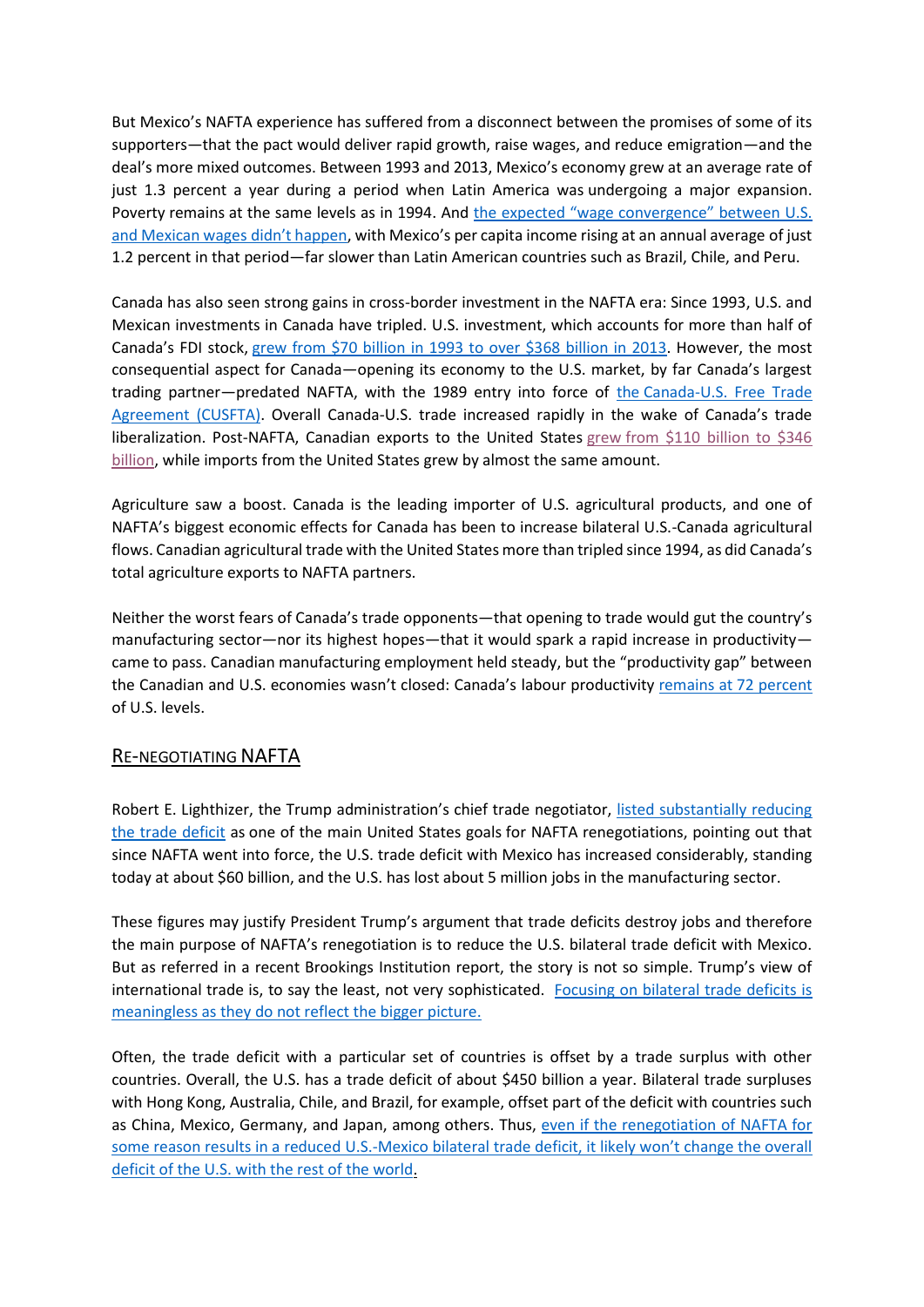

*Source - BLOOMBERG NEWS - Canadian, American and Mexican flags are seen ahead of the first round of Nafta renegotiations in Washington, D.C., U.S., Aug. 16, 2017*

Thus, the trade deficit may make the headlines of the US newspapers and guide the evaluation of the negotiations outcome, but they would not be part of the negotiating agenda. Other issues, such as [rules of origin, dispute settlement and government procurement](http://www.reuters.com/article/us-trade-nafta-factbox-idUSKCN1AW09O) would draw the attention of the NAFTA negotiators.

The issue of rules of origin would be particularly contentious. To be traded duty-free within the three countries, goods must contain a certain percentage of North American content, which differs for various products. As referred by The Economist, rules of origin relating to the car industry will be particularly contentious. [Without that trade, America would have no deficit in goods with Mexico.](https://www.economist.com/news/finance-and-economics/21726711-rewriting-north-americas-trade-rules-will-not-be-easy-north-american-free-trade?cid1=cust/ddnew/n/n/n/20170817n/owned/n/n/nwl/n/n/E/Daily_Dispatch/email&etear=dailydispatch) At issue are the rules that set the amount of regional content a product must have for it to count within the deal. At present, cars must contain at least 62.5 percent of North American content, and the United States wants to increase its content threshold for NAFTA goods in a bid to return manufacturing jobs to the United States.

Mr Lighthizer says that the rules of origin should require higher NAFTA content and "substantial" American content. The Mexicans will balk at any asymmetry in favour of America, arguing that it violates the spirit of a regional deal. Companies will resist too, and where non-NAFTA tariffs are low, they have the option of simply operating outside the parameters of the agreement. Tariffs on cars entering America are a mere 2.5%. For products where non-NAFTA tariffs are even lower, more than a quarter flowing into America from Mexico bypass the deal entirely.

In the words of the Financial Times, one of the US's obsessions serves as an example of why, in a modern open economy, [attempts to manage trade do more harm than good.](https://www.ft.com/content/277ccf92-834c-11e7-a4ce-15b2513cb3ff) As indicated, Washington wants to tighten up the so-called "rules of origin", but tightening rules of origin will merely encourage foreign producers to pay the US external tariff (just 2.5 per cent for vehicles and vehicle parts) and export directly to the American market. The highly integrated NAFTA auto supply chains will be disrupted and Mexico will be encouraged to focus its increasingly efficient car industry elsewhere. The number of jobs created in the US is likely to be negligible, if not negative.

Another issue that would figure prominently in the NAFTA re-negotiations is dispute settlement. The United States may seek to ditch the so-called Chapter 19 tool, under which binational panels hear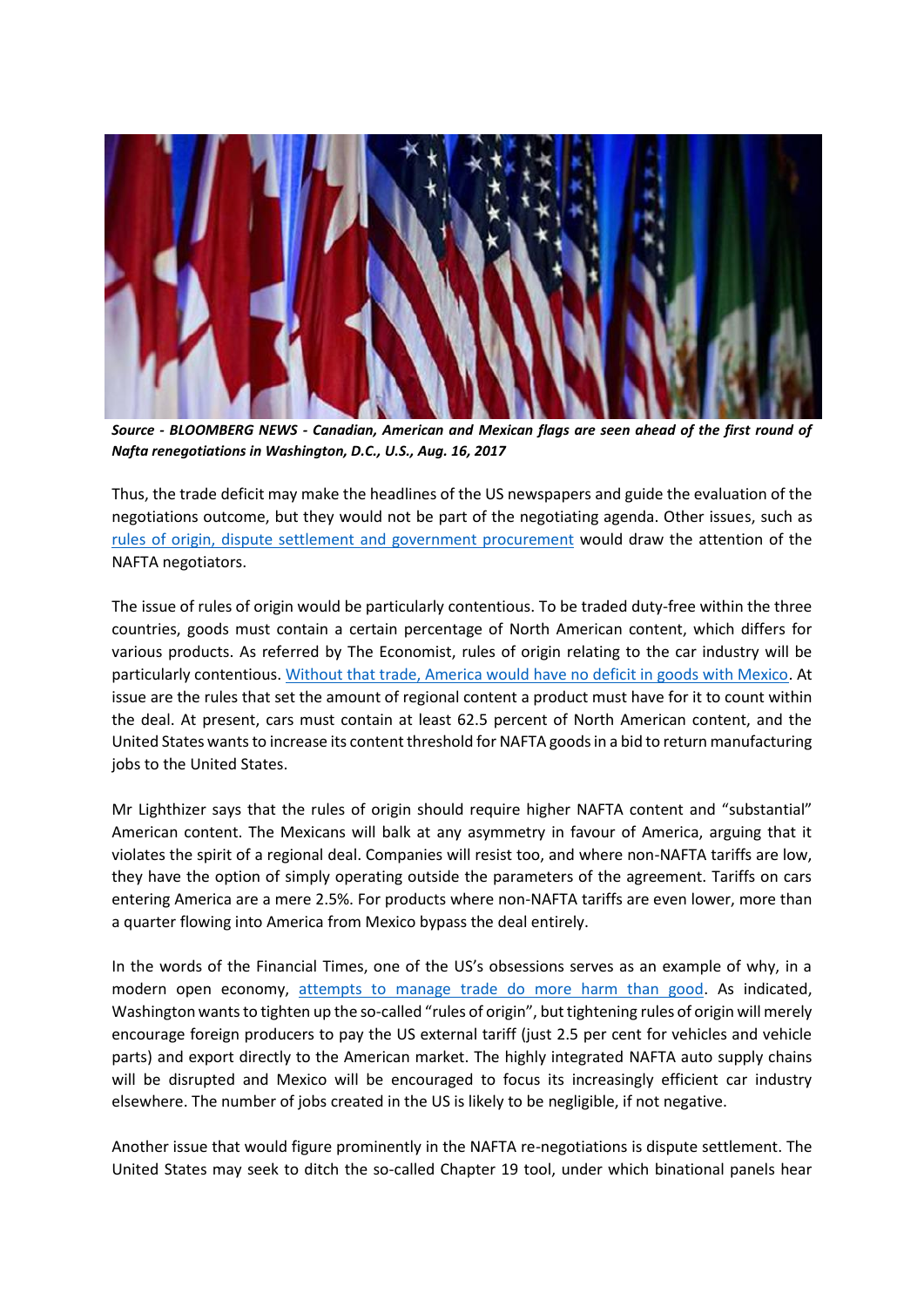complaints about illegal subsidies and dumping and then issue binding decisions. It would also like to introduce minor tweaking of the NAFTA Chapter 11 provisions, which are designed to ensure firms that invest abroad receive "fair and equitable" treatment by foreign governments. As with Chapter 19, opponents of the provisions argue they infringe on sovereignty which benefits multinational corporations. Canada may want to update the mechanism to allow governments to regulate in the interest of the environment or labour.

On government procurement, the United States is pushing for national, state and local governments in Canada and Mexico to open up their tender processes to U.S.-made products, while at the same time is defending existing "Buy American" procurement laws. The Buy American provisions have blocked the use of Canadian steel to build U.S. bridges, and Canada is pushing for a freer market for government procurement. Mexico says it expects government procurement, already included in NAFTA, to be part of the renegotiation.

## **PERSPECTIVES**

All interested parties, labour and business organizations, civil society groups, non-government organizations are getting organized to exercise their influence in the NAFTA renegotiations. They include, notably, workers from the auto industry which have already expressed their view that the US negotiating objectives are rather vague and could fall short of what American and Canadian workers hope the NAFTA renegotiation would achieve. According to the Canadian union UNIFOR and United Automobile Workers union from the United State[s, trade rules shape where and how their industry](https://mobile.nytimes.com/2017/07/21/opinion/dont-tinker-with-nafta-fix-it.html?emc=edit_th_20170722&nl=todaysheadlines&nlid=59885640&referer)  [develops, and NAFTA has made things worse across the continent.](https://mobile.nytimes.com/2017/07/21/opinion/dont-tinker-with-nafta-fix-it.html?emc=edit_th_20170722&nl=todaysheadlines&nlid=59885640&referer)

Following their analyses, in 1993, the United States had an automotive trade deficit with Mexico of \$3.5 billion. By 2016 that deficit had grown to \$45.1 billion. For auto parts, the United States' deficit with Mexico was \$100 million in 1993; by 2016, it was 200 times larger, at \$23.8 billion. In terms of Canadian trade with Mexico, the overall automotive deficit has increased fourfold under NAFTA, to \$8.7 billion from \$1.6 billion.



*Source - LUKE SHARRETT / BLOOMBERG A worker at the Ford plant in Louisville, Ky.*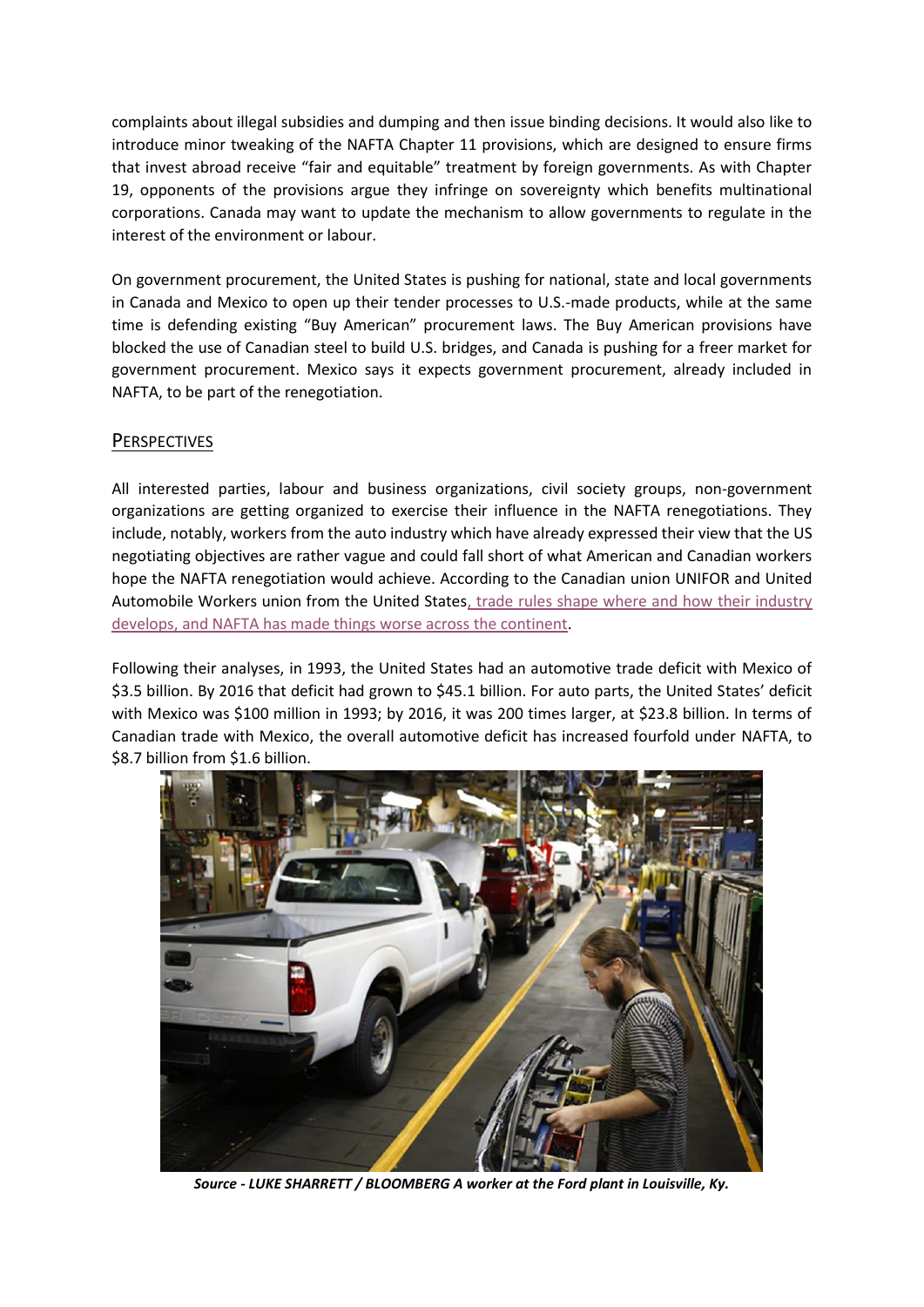Despite this, the North American auto industry remains a powerhouse of advanced manufacturing, innovation and economic activity. Directly responsible for two million jobs across [the](https://mobile.nytimes.com/2017/07/21/opinion/dont-tinker-with-nafta-fix-it.html?emc=edit_th_20170722&nl=todaysheadlines&nlid=59885640&referer) continent, the [industry serves as the anchor for supply chains including auto parts producers, suppliers of raw](https://mobile.nytimes.com/2017/07/21/opinion/dont-tinker-with-nafta-fix-it.html?emc=edit_th_20170722&nl=todaysheadlines&nlid=59885640&referer)  [materials and service providers.](https://mobile.nytimes.com/2017/07/21/opinion/dont-tinker-with-nafta-fix-it.html?emc=edit_th_20170722&nl=todaysheadlines&nlid=59885640&referer) For every auto assembly job, there are at least nine to 10 other jobs created — these are often good jobs with above average wages. Thus[, the NAFTA re-negotiation offers](https://mobile.nytimes.com/2017/07/21/opinion/dont-tinker-with-nafta-fix-it.html?emc=edit_th_20170722&nl=todaysheadlines&nlid=59885640&referer)  [an opportunity to fix the agreement and make to benefit workers in the three countries.](https://mobile.nytimes.com/2017/07/21/opinion/dont-tinker-with-nafta-fix-it.html?emc=edit_th_20170722&nl=todaysheadlines&nlid=59885640&referer)

As in all modern trade negotiations, however, it is not the economic rationale nor the logic of the arguments that would determine the final outcome. The trade deficit that the US negotiators have argued is a key component of their negotiating strategy that may not be on the negotiating table, but could be omnipresent when the Administration present the outcome of the negotiations for approval by the congress and, notably, the public. As argued by Edward Alden in a recent Council on Foreign Relations´ blog, President Trump needs to show that he has changed the agreement not just in ways that may benefit all three countries, but in ways that will help the United States relative to Canada and Mexico. [That is a much harder task.](https://www.cfr.org/blog/renegotiating-nafta-let-games-begin)

Of course, as pointed out in the same blog, President Trump could try out a more traditional "pro-America" argument for trade—that strengthening NAFTA rules for digital commerce, for intellectual property, for labour and environmental standards, would all help U.S. companies and the workers they employ. But since the U.S. negotiating proposals on these issues are borrowed almost entirely from the Trans-Pacific Partnership (TPP) agreement that Trump tore up on his first day in the White House, this seems unlikely.

NAFTA was the beginning of a new set of regional trade agreements, the first great experiment in freeing trade between developed and developing countries. It set the basic template for many deals that followed, including the CAFTA with Central America and the Dominican Republic, and China's entry into the World Trade Organization. None of those deals has become more popular with age. A successful renegotiation of NAFTA would be another milestone, demonstrating such deals can be updated, improved, and continue to work in the interests of all participating countries. A failure, however, would continue to erode the already fading public confidence in trade agreements.

What is certain at this stage, is that the outcome of the negotiations would be determined as much on the negotiating table as outside of it. As negotiators prepared to initiate the second round of talks to renegotiate NAFTA – in Mexico City, on September 1<sup>st</sup> - President Donald Trump renewed calls to pull out of the agreement—a drastic course U.S. officials said he came close to pursuing in April before [backing down and agreeing instead to negotiate.](https://www.wsj.com/articles/trump-says-nafta-partners-persuaded-him-to-keep-u-s-in-trade-pact-1493320127)

As reported by The Wall Street Journal, on at least four separate occasions since Aug. 22—in speeches, on Twitter, and a press conference—[Mr. Trump has raised the prospect of getting the US to withdraw](https://www.wsj.com/articles/u-s-mexico-sparring-before-nafta-talks-sets-dim-tone-1504258203?shareToken=st363e17f6b18749b79657a934c872c885&reflink=article_email_share)  [from NAFTA.](https://www.wsj.com/articles/u-s-mexico-sparring-before-nafta-talks-sets-dim-tone-1504258203?shareToken=st363e17f6b18749b79657a934c872c885&reflink=article_email_share) "We're working right now on NAFTA, the horrible, terrible NAFTA deal that took so much business out of your state and out of your cities and towns," he told a cheering crowd in Missouri. "Hopefully we can renegotiate it, but if we can't, we'll terminate it and we'll start all over again with a real deal."

Mexican Foreign Minister Luis Videgaray responded by telling reporters that if the Trump administration begins the required six-month process of terminating the accord—a move some Mexican and Canadian government officials say is a negotiating tactic—[Mexico would walk away from](https://www.wsj.com/articles/mexico-would-leave-nafta-table-if-u-s-starts-to-withdraw-foreign-minister-says-1504134121)